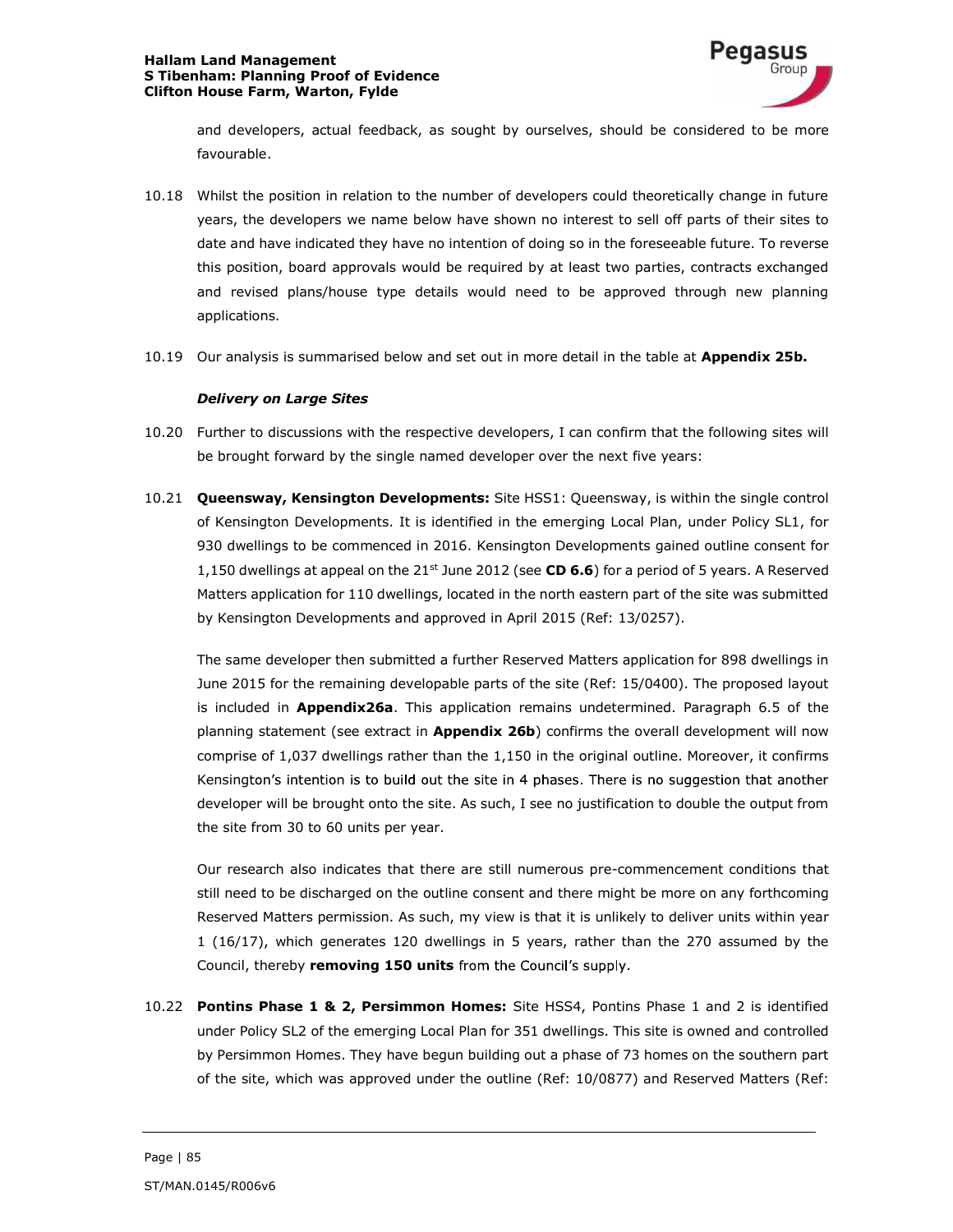

14/0392) approvals (see approved layout, red line drawing and application form in **Appendix** 27).<br>As set out in the Council's 5 year supply statement, 13 dwellings were complete as of March

2016. However, the original outline consent for the wider site (Ref: 08/1049) (see red line in Appendix 28a and application form in Appendix 28c), expired on  $1<sup>st</sup>$  May 2016 for 275 dwellings (see decision notice in **Appendix 28b).** As such, the wider site does not technically have planning consent and is therefore not available for development as of now.

- 10.23 In light of this, Persimmon Homes submitted a further full application on the larger, northern part of the site for 353 dwellings (Ref: 16/0062) (see application form and validation letter in Appendix 29c and 29d). It was validated in February 2016 but remains undetermined. The supporting Environmental Assessment states the development is for up to 372 dwellings (see paragraph 1.31 of the extract in Appendix 29b). Notably, there is no mention of Persimmon bringing in another developer within the application documents and the house types and layouts are solely related to Persimmon Homes. This indicates the site will be brought forward by one developer.
- 10.24 However, within the same paragraph, Persimmon note that the houses will be built at a rate of circa 50 units per year. Whilst I believe this is highly optimistic for one developer to achieve in this location, I have allowed for this in the supply. This, however, would mean there were no unforeseen delays in appraising the current application and there was a speedy progression of any necessary planning conditions. Given the current application is undetermined, there is outstanding information that needs to be submitted to address a holding objection from Blackpool Airport (see letter at Appendix 29e), and the fact that Persimmon are applying for a considerably higher density scheme than what was approved under the former outline consent (which may generate other objections/issues), I am not overly convinced this will happen. Personally, I believe 30 dwellings per annum would be more appropriate in these circumstances but for robustness and in light of Persimmon's comments, I have stuck with 50, thereby **removing 50 units** from the Council's suggested 5 year supply for this site.<br>10.25 **Cropper Road East:** The Council have proposed a large allocation under Policy SL2 (Site MUS1)
- of the Emerging Local Plan (CD2.28) as illustrated on the Blackpool Periphery Plan (1 of 2). The site is identified as a mixed use site that is capable of accommodating 372 dwellings and 6.5 ha of employment land<sup>68</sup>.
- 10.26 In terms of the Council's latest 5 year housing supply report and the associated trajectory table at Appendix 1, this area is currently split into 4 parcels relating to different planning application areas (see Figure 10.2 below).

 <sup>68.</sup> See page 63, CD2.28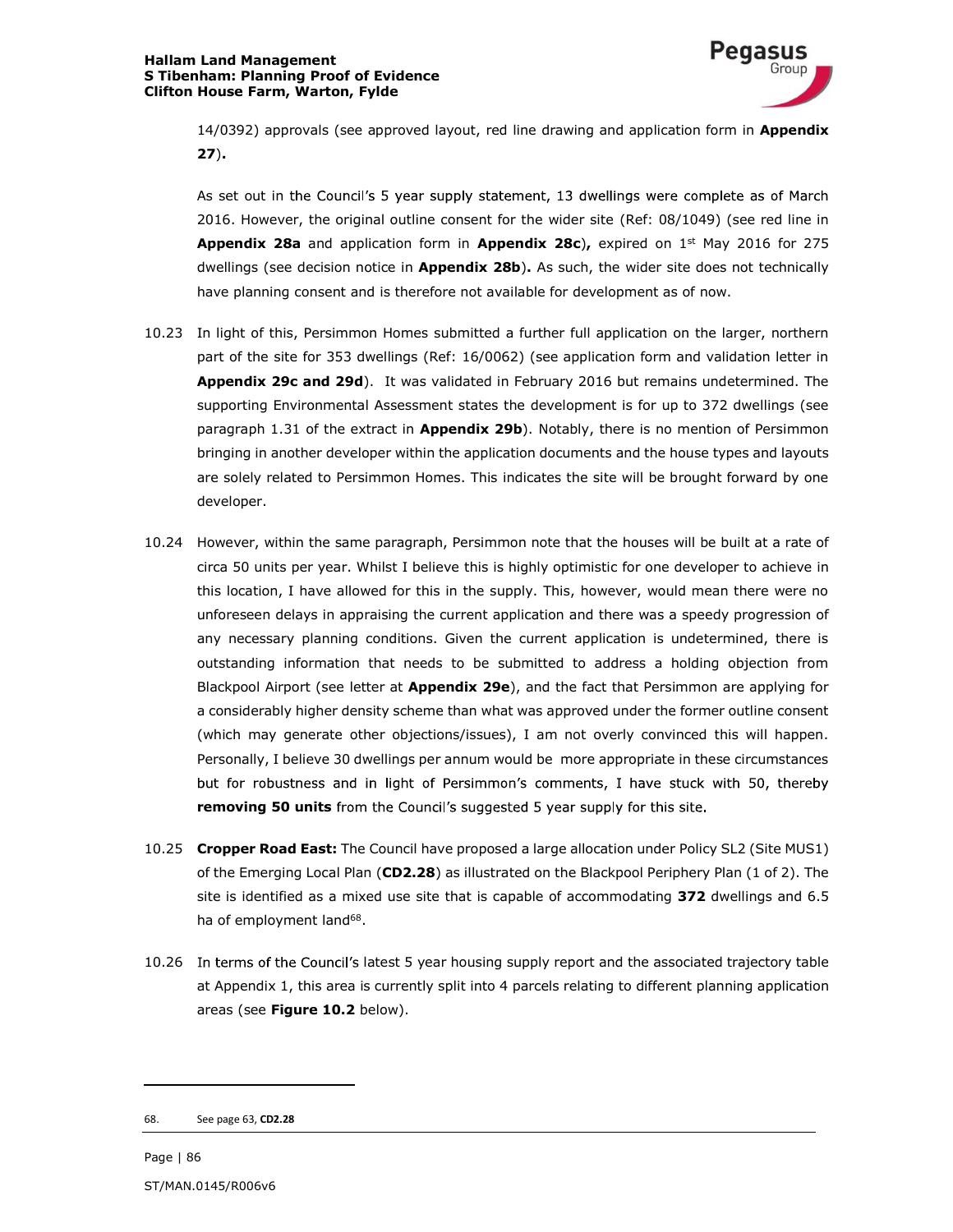### Hallam Land Management S Tibenham: Planning Proof of Evidence Clifton House Farm, Warton, Fylde



- 10.27 Within the trajectory table, the applications amount to 451 dwellings and it is worth noting that they do not cover the entire MUS1 area.
	- Google
- Figure 10.2: Cropper Road East Site Areas

| Application<br>Reference:<br>12/0707<br>14/0310<br>$\overline{\phantom{0}}$ | Applicant:<br>Outline -<br>Kensington<br>Developments<br>$RM -$<br>Wainhomes | 146 dwellings | <b>Reserved Matters</b><br>application approved<br>September 2014 | Development<br>commenced     |
|-----------------------------------------------------------------------------|------------------------------------------------------------------------------|---------------|-------------------------------------------------------------------|------------------------------|
| Application<br>Reference:<br>13/0753<br>$\overline{\phantom{a}}$            | Applicant - I<br>Kershaw                                                     | 26 dwellings  | Outline application<br>approved July 2015                         | Development not<br>commenced |
| Application<br>Reference:<br>15/0472<br>$\overline{\phantom{a}}$            | Applicant -<br>Wainhomes                                                     | 80 dwellings  | Outline application<br>approved February<br>2016                  | Development not<br>commenced |
| Application<br>Reference:<br>15/0114<br>$\overline{\phantom{a}}$            | Applicant - LCC                                                              | 200 dwellings | Pending decision                                                  | Development not<br>commenced |

10.28 Two parcels are being promoted by Wainhomes and have permission for 225 units under applications 14/0310 (145 units) and 15/0472 (80 units). The third parcel, was promoted by I.Kershaw and has permission for 26 units (Ref: 13/0753). The fourth parcel is currently being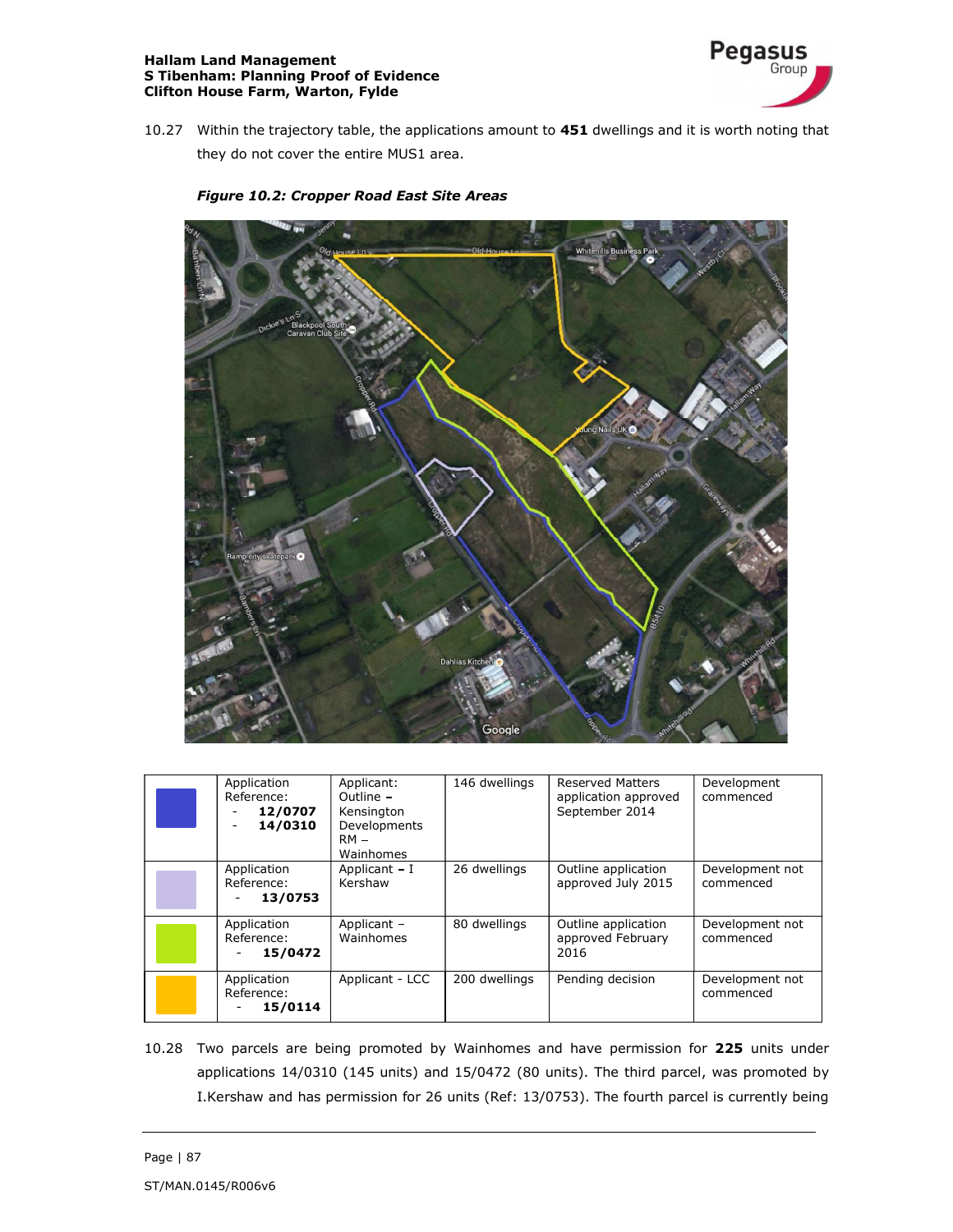

promoted in outline by LCC for 200 units (Ref: 15/0114) (see indicative layout plan in Appendix 30). LCC's proposal does not currently have planning consent and has yet to go to planning committee. As such, it does not even have a resolution to grant planning permission and through discussion with the case officer, the expected committee date will be in September 2016.

- 10.29 Whilst it is evident that there is a generalised level of support from the Council through the draft allocation of the site in the Emerging Local Plan, the draft allocation has not been examined in any level of detail. Moreover, the application process needs to run its course before the Council can fully rely on any delivery of dwellings from this site in the 5 year supply. Indeed, the number of dwellings being promoted is greater than the proposed allocation and whilst this might be acceptable, there could be a host of related or unforeseen reasons as to why planning permission may not be granted on this site. Whilst the Council have only allowed 45 homes in the latter two years of the 5 year period within the trajectory for this parcel, I don't believe even this level of conclusion is in keeping with footnote 11 of the NPPF which confirms sites should be available and deliverable now. As such, I have removed the 45 homes associated with application (Ref: 15/0114), relating to LCC's proposals.
- 10.30 With regard to the two parcels of land controlled by Wainhomes, through their submissions, there has been no indication that part of the site would be sold to another housebuilder. In fact, paragraph 6.5 the planning statement to application 15/0472 confirmed both of the Wainhomes parcels of land 'will form one development' (see Appendix 31c). Our discussions with the sales office also confirm this to be the case and that the first phase of 145 dwellings will be delivered before a start is made on the subsequent stages / remainder of their land holdings in this area. As such, I can safely assume Wainhomes will be bringing all the proposed dwellings forward themselves.
- 10.31 Furthermore, due to the interrelating layouts of the proposals (see plans in Appendix 31) and confirmation from the sales team at Wainhomes, it is highly unlikely that the units permitted under 14/0310 and 15/0472, will be brought forward at the same time, which the Council have assumed in their trajectory for four of the five years in their trajectory.
- 10.32 Through discussions with their sales office, Wainhomes themselves have suggested an aspirational build out rate of 35 dpa on their North West sites. In relation to this site, they have completed 8 dwellings. Even if we assume the 35 dpa figure, this would suggest a 5 year figure of 155 across the 2 Wainhomes sites, rather than the 215 assumed by the Council. Factoring in the other parcels (I. Kershaw), this amounts to 181 units across the entire site, compared to 286 put forward by the Council over the 5 year period, thereby removing 105 units from the<br>Council's supply.<br>10.33 HSS9 - Blackpool Road, Kirkham: Within the Council's 5 year supply trajectory, an application
- by Morris Homes (Ref: 15/0177) for 291 homes has been included, see redline and application form in **Appendix 32).** In a similar fashion to the Cropper Road site, this application does not have planning permission and the latest position from the Council's officers is that it may go to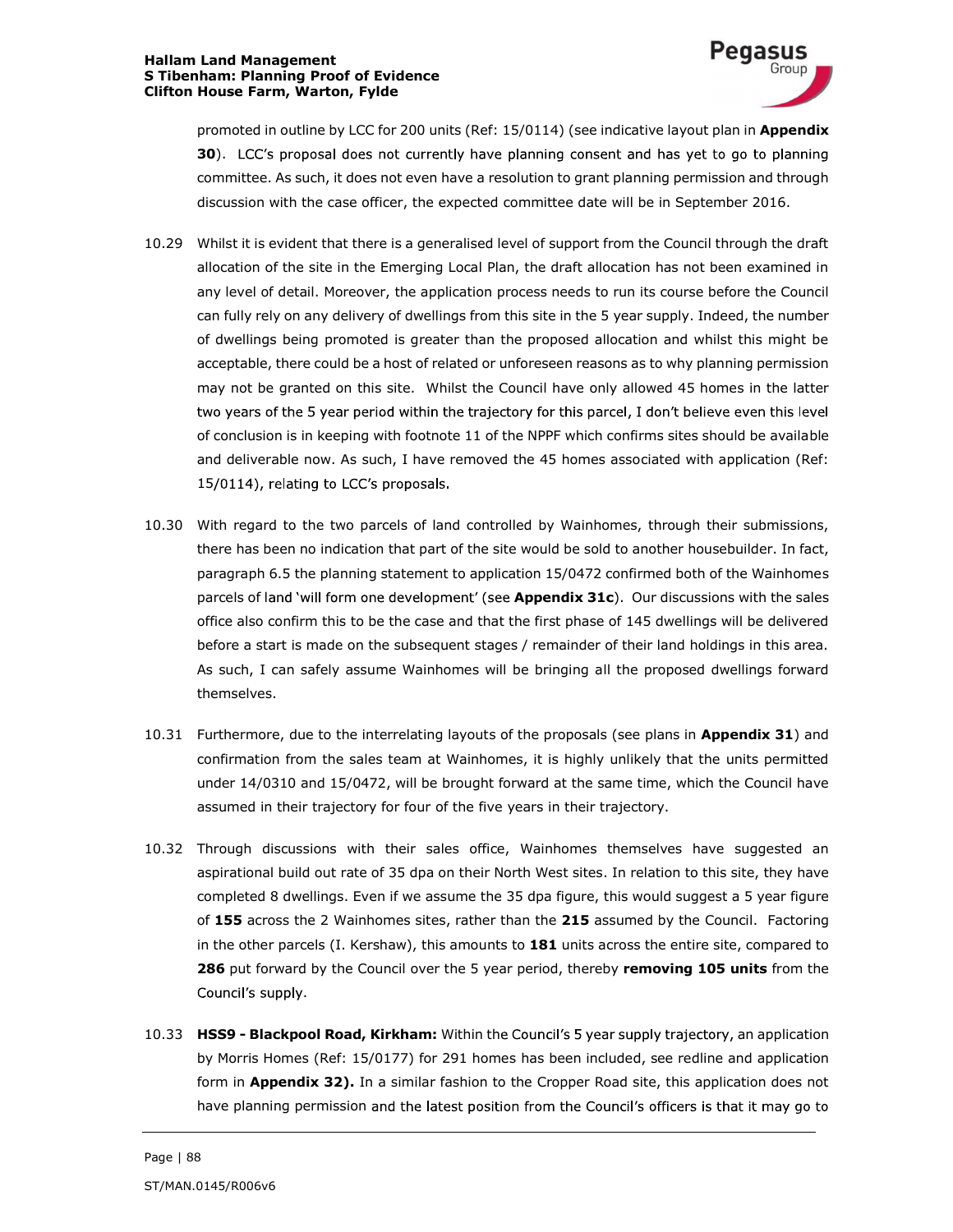

planning committee in September 2016. Again, the site is proposed to be allocated in the emerging Local Plan and forms part of HSS9, which is identified for 588 dwellings under Policy SL4<sup>69</sup>. Whilst the existing permissions and proposed application across the allocation tally with that amount, it still cannot be regarded as a site that is available and deliverable now. As such, I have removed the 75 homes put forward by the Council in their trajectory relating to this application.

10.34 Figure 10.3 below shows the effect this has on the Council's trajectory in respect of these sites, and overall it leads to a deduction of 380 units from the 5 year supply. I also remove a further 60 units from expired consents set out below.

| <b>Site</b>                              | <b>Trajectory</b> | <b>Y1</b> | <b>Y2</b> | Y3 | <b>Y4</b> | <b>Y5</b> | $Y1-5$ | $Y6+$ | <b>Total</b> |
|------------------------------------------|-------------------|-----------|-----------|----|-----------|-----------|--------|-------|--------------|
| Queensway, St<br>Annes<br>(Kensington)   | Council           | 30        | 60        | 60 | 60        | 60        | 270    | 880   | 1,150        |
|                                          | Pegasus           |           | 30        | 30 | 30        | 30        | 120    | 917   | 1,037        |
| Coastal Dunes/<br>Pontins<br>(Persimmon) | Council           | 60        | 60        | 60 | 60        | 60        | 300    | 38    | 351          |
| * 13 units already<br>completed          | Pegasus           | 50        | 50        | 50 | 50        | 50        | 250    | 163   | 426          |
|                                          | Council           | 15        | 60        | 71 | 75        | 65        | 286    | 165   | 451          |
| Cropper Rd East                          | Pegasus           | 15        | 50        | 46 | 35        | 35        | 181    | 70    | 251          |
| <b>Blackpool Road</b>                    | Council           | 30        | 45        | 75 | 70        | 30        | 280    | 291   | 571          |
|                                          | Pegasus           | 30        | 45        | 60 | 40        | 30        | 205    | 75    | 280          |

# Figure 10.3 - Alternative Trajectory for Large Sites with Single Developer

## Expired / Withdrawn Consents

- 10.35 We have also made deductions from the supply to take account of the following consents which have either expired or not received formal planning permission.
- 10.36 Site HS21 Squires Gate (Ref: 08/0992): This outline consent for 70 additional units (72 2 demolitions) was granted by appeal in 2009 (see Decision Notice at Appendix 33). This original

 <sup>69.</sup> See page 69